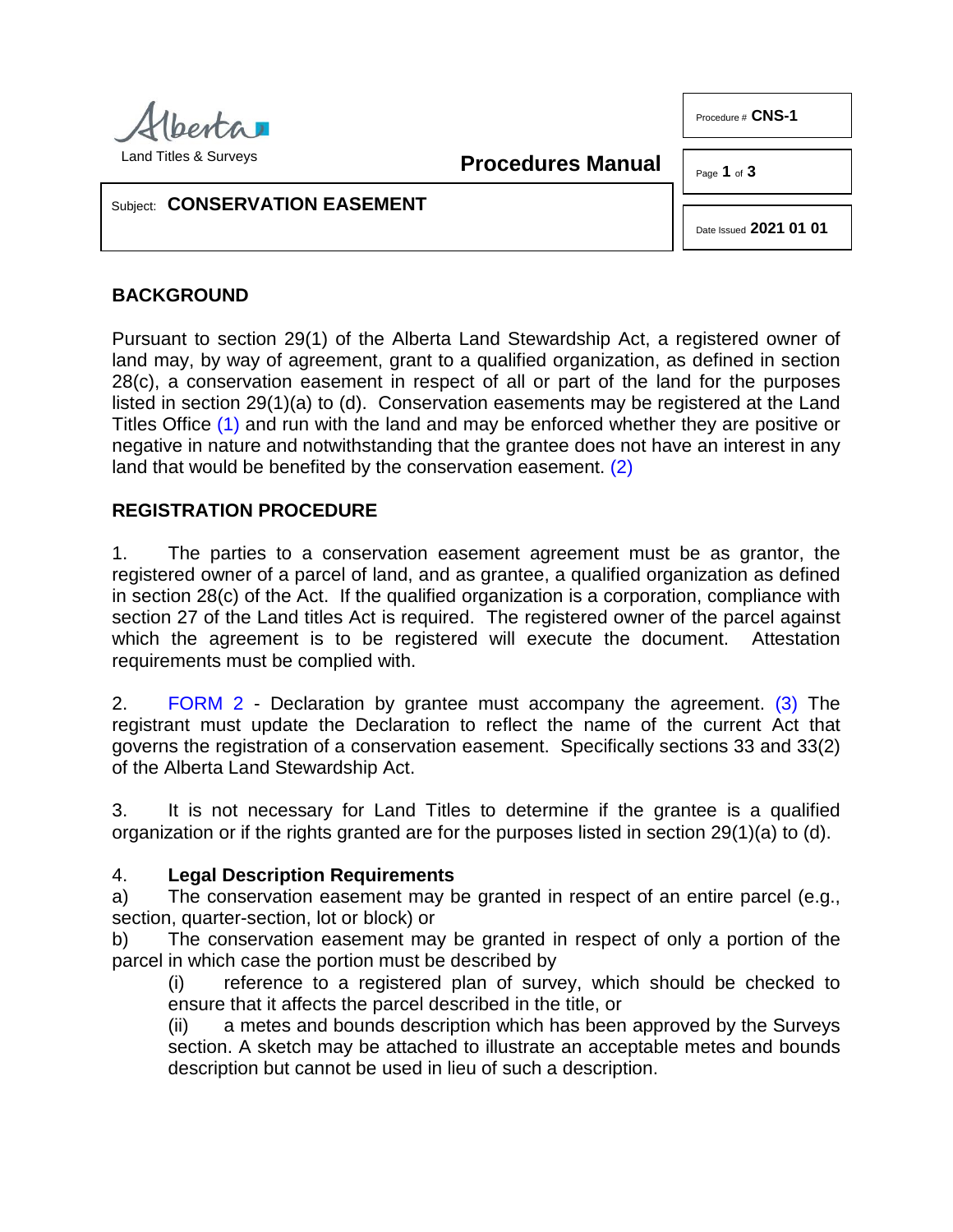5. Dower requirements must be complied with (see procedure under [DOW-1\)](http://www.servicealberta.ca/pdf/ltmanual/DOW-1.pdf).

The SPIN2 document type to be used when creating a Document Registration Request (DRR) form is: Conservation Easement

The code used for registration at Land Titles is: CONE

6. Fees - [Tariff item 11\(6\)](http://www.servicealberta.ca/pdf/ltmanual/APPENDIXI.pdf) is charged for the registration of a conservation easement and [Tariff item 13](http://www.servicealberta.ca/pdf/ltmanual/APPENDIXI.pdf) is charged for each endorsement after the first. If description approval is required, [Tariff item 9](http://www.servicealberta.ca/pdf/ltmanual/APPENDIXI.pdf) is charged.

7. **Amendment of Conservation Easement** - An agreement amending a conservation easement which is executed by the registered owner and by the grantee can be registered. The usual requirements for the registration of the conservation easement itself must be complied with (e.g. attestation, dower, etc.). [\(4\)](#page-2-3)

<span id="page-1-2"></span><span id="page-1-1"></span>8. **Transfer of Conservation Easement** - A conservation easement can be transferred by the current grantee to a qualified organization. Although there is no prescribed form, [\(FORM 18\),](http://www.servicealberta.ca/pdf/ltmanual/FORM18.pdf) which is the prescribed form for transferring a mortgage, encumbrance or lease, **can be adapted** to transfer a conservation easement. Execution requirements must be complied with. See the procedures under [AFF-1,](http://www.servicealberta.ca/pdf/ltmanual/AFF-1.pdf) [AFF-2](http://www.servicealberta.ca/pdf/ltmanual/AFF-2.pdf) and [COR-1](http://www.servicealberta.ca/pdf/ltmanual/COR-1.pdf) with respect to attestation requirements. [\(5\)](#page-2-4) A Form 2, Declaration by Grantee, must accompany the transfer document. [\(3\)](#page-2-2) [Tariff item 11\(6\)](http://www.servicealberta.ca/pdf/ltmanual/APPENDIXI.pdf) is charged for the registration of the transfer and [Tariff item 13](http://www.servicealberta.ca/pdf/ltmanual/APPENDIXI.pdf) is charged for each endorsement after the first.

<span id="page-1-0"></span>9. **Discharge of Conservation Easement** - As there is no prescribed form, any document releasing or discharging the conservation easement which is properly executed by the grantee, or the transferee where the conservation easement has been transferred, can be accepted for registration. [\(4\)](#page-2-3)

The SPIN2 document type to be used when creating a Document Registration Request (DRR) form is: Discharge

The code used for registration at Land Titles is: DISC

10. **Expiry of Conservation Easement** - An owner of land affected by an easement agreement may request that the Registrar cancel the registration of the instrument where the interest created by the instrument has expired. The Registrar must be satisfied that the interest has expired through an express provision in the instrument. This requirement may be met by a provision which states that the interest will expire on a specific date or following a specific period of time after the date of execution of the instrument. [\(6\)](#page-2-5)

<span id="page-1-3"></span>The written request signed by the owner of the land or the grantee is registered as a discharge. Normal attestation requirements do not apply.